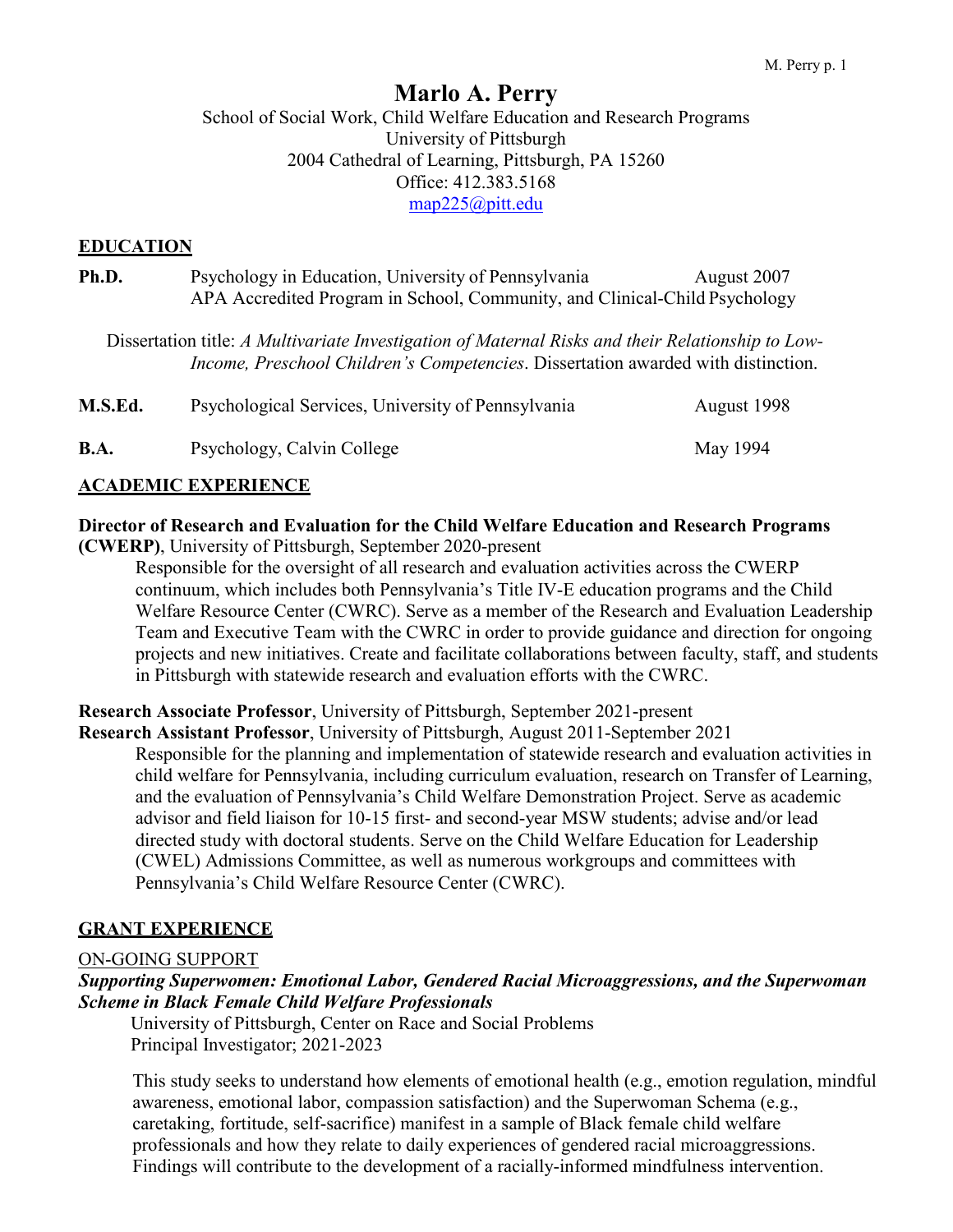#### *Stronger Collaboration with Intensive Family Coaching: A Pilot Study*

University of Pittsburgh, Center for Interventions to Enhance Community Health (CiTECH) Principal Investigator/University Lead; 2020-2021

This study aims to improve the outcomes for young children and their caregivers who are involved in the child welfare system through Intensive Family Coaching (IFC), which is a home-based adaptation of Parent Child Interaction Therapy. We also seek to reduce the science-to-service gap by increasing collaboration and communication between child welfare caseworkers and therapists on shared cases, as well as increasing caseworker knowledge about IFC and therapist knowledge about child welfare casework.

#### *Emotional Awareness in Child Welfare Professionals and its Relationship with Emotional Variability, Compassion Satisfaction, and Commitment to the Field: A Pilot Study Utilizing Ecological Momentary Assessment.*

University of Pittsburgh, Steven Manners Faculty Development Award Principal Investigator; 2019-2021

This study utilizes ecological momentary assessment (EMA) to capture the variability of daily interactions of child welfare caseworkers, along with their emotional responses to those interactions. We are particularly interested in positive, restorative interactions in the field and how we may be able to support them and/or increase their frequency. To this end, we will assess elements of emotional health, including emotional labor, mindfulness, empathy, and energy recovery. We hypothesize that strengths in these areas will be related to more frequent positive interactions, which, in turn, may contribute to commitment to the field.

#### COMPLETED SUPPORT

#### *Evaluation of Pennsylvania's Title IV-E Waiver Demonstration Project*

Administration for Children and Families and Pennsylvania Department of Public Welfare Co-Principal Investigator; 2013-2018

The objective of this project is to develop a new case practice model of child welfare focused on family engagement, structured assessment, and the introduction of or expanded use of evidencebased programs with the goal of improving child and family functioning and improving placement decisions.

#### *On-going Evaluation of Transfer of Learning (TOL) in Pennsylvania Child Welfare Services*

Dean's grant (Research & Development Fund), School of Social Work, University of Pittsburgh Principal Investigator; 2011-2012.

The purpose of this study was to examine training outcomes among child welfare workers in Pennsylvania in relation to their receipt of a Transfer of Learning (TOL) package.

#### *Go-to-Work, Go-to-School: The Impact of Recent Social Policy Mandates on Parent Involvement and School Readiness Outcomes for Urban Head Start Children*

Head Start Research Scholars Grant, Administration on Children, Youth, and Families, DHHS Co-Principal Investigator (with John Fantuzzo, Ph.D.); 2000-2002

The primary objective of this project was to explore how the welfare reform mandates affected family involvement in Head Start, as well as children's school readiness outcomes and the role of maternal social support systems.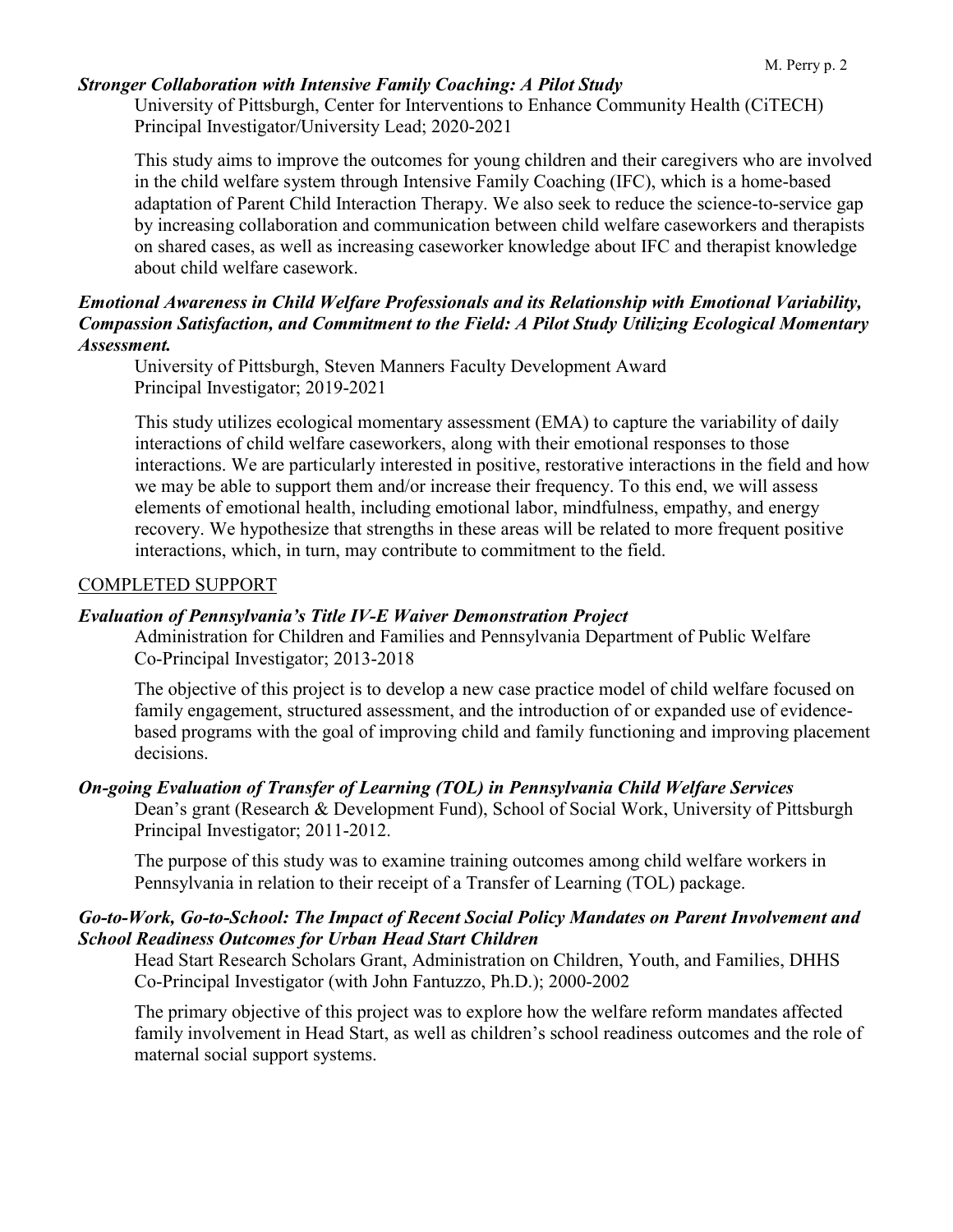# **RESEARCH & EVALUATION EXPERIENCE**

### **Associate Director of Applied Research,** Adagio Health, 2008-2011

Coordinated funding opportunities process; consulted on needs assessments, report writing and data analyses; developed survey to screen for reproductive coercion in family planning settings; sat on Girls Coalition and Youth Futures Committee focused on girls and violence; assisted Allegheny Intermediate Unit Head Start with annual program self-assessment; sat on Social Emotional Checklist Advisory Committee for Pittsburgh Public School's Head Start program.

**Research Coordinator,** *Child and Family Studies Research Programs*, Thomas Jefferson University, 2006-2008

Developed family satisfaction survey to be used state-wide to measure family outcomes in response to IDEA Part B and Part C requirements; conducted evaluation of Keystone STARS technical assistance for Southeastern Pennsylvania; assisted with grant writing; consulted on data analytic strategies for various internal projects; assisted parents searching for child care for their child with special needs.

- **Data Analyst**, *Kids Integrated Data System (KIDS),* University of Pennsylvania, 2004-2006 Assisted with the integration of data from municipal agencies (e.g., Department of Public Health, Department of Human Services, etc.) to create city-wide longitudinal integrated database for children; performed multivariate statistical analyses; supervised junior colleagues with data integration and manipulation; prepared reports, research briefs, and presentations.
- **Data Management Coordinator,** School District of Philadelphia's Head Start Program, 2001-2004 Developed and maintained relational database for the School District of Philadelphia's Head Start program, which included child assessments, family demographics, and family involvement data; collected, processed, and verified data for approximately 5,000 children; performed multivariate data analyses; produced regular reports for administrative and service purposes.
- **Data Analyst**, *Children Exposed to Domestic Violence*, University of Pennsylvania, 2002-2003 Performed multivariate statistical analyses of data collected for a grant funded by the Packard Foundation focusing on prevalence of children exposed to domestic violence and risks associated with exposure; developed presentations based on findings; assisted with grant writing to obtain continued funding.

**Research Assistant**, *Safety First Project,* University of Pennsylvania, 1997-1999 Participated in a Head Start University Partnership grant investigating the effects of community and family violence on Head Start children's early school skills; coordinated data collection from Department of Human Services (DHS); participated in training for Dante Cicchetti's coding system for maltreatment data; coded DHS data; managed and analyzed data; performed vocabulary and numeracy assessments.

**Project Assistant**, *Penn Pilot*, University of Pennsylvania, 1998-2001 Worked as a research team member with Philadelphia school district and Head Start

administrators to implement a comprehensive assessment battery for use throughout the school district's Head Start program; collected data from teachers and parents; conducted assessments of Head Start children.

**Research Assistant**, *Children and Domestic Violence*, University of Pennsylvania, 1998-1999 Worked in partnership with Philadelphia Police Department's Domestic Violence Unit, as part of a federally funded grant investigating the effects of witnessing domestic violence on children; compiled statistics on data collected by police; conducted literature review and coded articles for manuscript.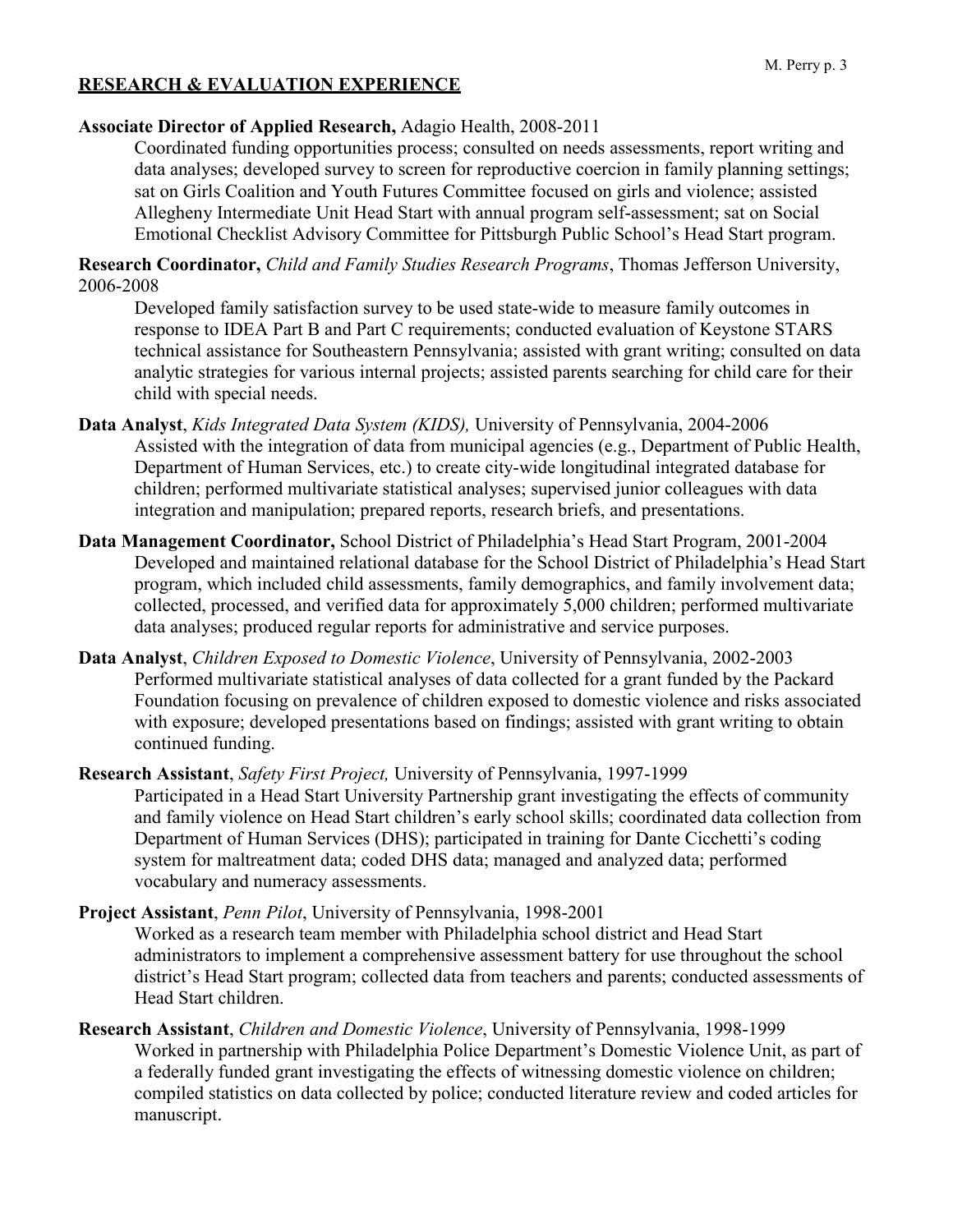# **CLINICAL AND SCHOOL EXPERIENCE**

**School Psychology Internship**, Elwyn, Philadelphia Preschool Early Intervention (PPEI), Philadelphia, PA, 2002-2003

Completed developmental assessments to determine early intervention status of preschool-aged children; developed and implemented staff training; co-facilitated Behavioral Support team meetings; conducted Functional Behavioral Assessments; consulted with early childhood teachers and behavior teams.

**Clinical Internship**, Presbyterian Children's Village, Rosemont, PA, 2001-2002.

Provided individual psychotherapy with children in foster and kinship care; performed psychodiagnostic evaluations; consulted with families and staff in the creation and implementation of treatment plans; responsible for progress notes, treatment plans, biopsychosocial updates, and report writing; participated in intake meetings and advocacy around special education issues.

**Clinical Practicum**, Children Achieving Success through Therapeutic Learning Experiences (CASTLE), Camden, NJ, 2000-2001.

Conducted therapeutic group activities with children with special emotional and behavioral needs (aged 4-13); collaborated with a multidisciplinary team to implement individual treatment plans.

**School Psychology Practicum**, Penn Partnership Program, University of Pennsylvania and Abington School District, Abington, PA, 1999-2000.

Provided psycho-educational assessments, school-based individual and group therapy, and behavioral management to public elementary school children; provided consultation to teachers; collaborated with a multidisciplinary team to devise and implement instructional support plans.

## **EDITORIAL SERVICE**

### **Proposal Reviewer**

NSDTA National Education Conference, 2020, 2021

21<sup>st</sup> National Conference on Child Abuse and Neglect (NCCAN), 2019

National Human Services Training Evaluation Symposium (NSHTES), 2013 – present

National Research Conference on Early Childhood (NRCEC; formerly Head Start National Research Conference, 2007, 2009, 2013, 2018, 2019

15th Annual Maternal and Child Health Epidemiology Conference, 2009

### **Ad Hoc Manuscript Reviewer,** 2013-present

*Child Abuse & Neglect, Child and Adolescent Social Work Journal*, *Child Development*, *Child Welfare*, *International Journal of Child Care and Education Policy, Journal of Emotional and Behavioral Disorders, Journal of Public Child Welfare*, *Learning and Individual Differences,*  and *NHSA Dialog*

### **Grant Reviewer,**

University of Pittsburgh, Steven D. Manners Faculty Development Awards, 2020 Children's Bureau, Supporting Evidence-Based Home Visitation Programs to Prevent Child Abuse and Neglect, 2008

Head Start Bureau, Head Start University Partnership Grants, 2008

Head Start Bureau, Head Start Graduate Student Research Grants, 2005, 2006

**Editorial Associate,** *Early Childhood Services* (Eds. Pip Campbell, PhD, & Jeanne Wilcox, PhD), 2007

Assisted Editors in the management of all manuscripts submitted; maintained contact with submitting authors; aided Editors in appropriate reviewer selection and follow-up; reviewed manuscripts with Editors for final decision.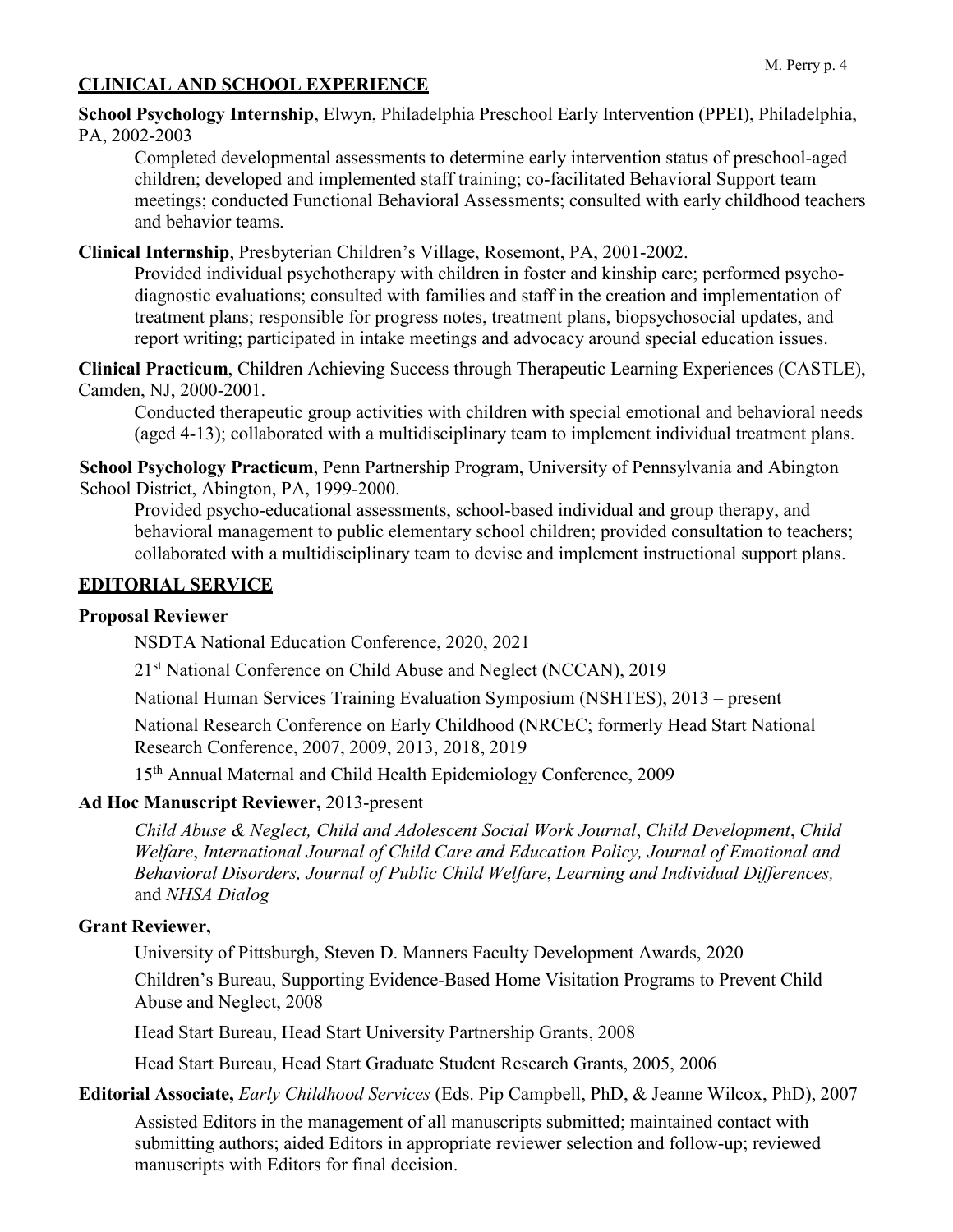#### **Ad Hoc Student Manuscript Reviewer,** 2003-2007

Wrote or co-wrote (with John Fantuzzo, Ph.D.) manuscript reviews for *Journal of Family Violence*, *Early Childhood Research Quarterly*, and *School Psychology Review*.

**Reviewer,** 2000; 2001

Reviewed manuscripts for the Association for Women in Psychology's Lesbian Unpublished Manuscript Award.

**Managing Editor**, *School Psychology Review*, for Associate Editor John Fantuzzo, Ph.D., 1998 – 1999

Assisted Associate Editor in the management of all manuscripts submitted; aided Associate Editor in appropriate reviewer selection and follow-up; reviewed manuscripts with Associate Editor for decision.

### **UNIVERSITY & COMMUNITY SERVICE**

**Board Member**, Brookline Teen Outreach, Pittsburgh, PA, 2020-present

**Executive Advisory Council Member,** National Staff Development and Training Association (NSDTA), 2020-present

**Volunteer, Oakland Coordinator for CWRC Fiber Arts Crew**, 2019 – 2020

**Volunteer, Evaluator,** Three Rivers Youth, Homeless Aftercare Services, 2018 – 2019

**Research & Evaluation Committee Member,** NSDTA, 2017 – present

**Volunteer, Data Specialist,** South Hills Interfaith Movement, 2017-2018

- **Volunteer, Evaluator,** Lackawanna County Office of Youth and Family Services, Ages and Stages Project, 2017 – present
- **Steering Committee Member,** National Human Services Training Evaluation Symposium (NHSTES),  $2013$  – present
- **Research Advisory Committee**, University of Pittsburgh, School of Social Work, 2012 2017, 2020 present

**Admissions Committee, Child Welfare Education in Leadership (CWEL) Program,** 2012 – present

**Academic and Field Advisor**, University of Pittsburgh, School of Social Work, 2012 – present

**Teaching Assistant**, University of Pennsylvania, 1999 – 2002 Courses: *Psychology Practicum; Developmental Psychopathology; Advanced Psychology of Women; Psychological Assessment*

**Seminar Group Leader**, University of Pennsylvania, 2000 – 2001

**Resource Group Facilitator**, University of Pennsylvania, 1998, 1999

**Admissions Committee Member**, University of Pennsylvania, 1998 – 1999

### **STUDENT COMMITTEES AND MENTORING**

#### **Dissertation Committee** Amber Snyder, School of Education (expected 2020) Allison Little, School of Social Work (expected 2020)

### **Directed Study**

Allison Little, 2<sup>nd</sup> year doctoral student, 2015

### **Undergraduate Research Fellow Mentor**

Teshiana Smith-Nichols, 2020 Lily Starr, School of Social Work, 2016-2017 Shanelle Thompson, School of Social Work, 2014-2015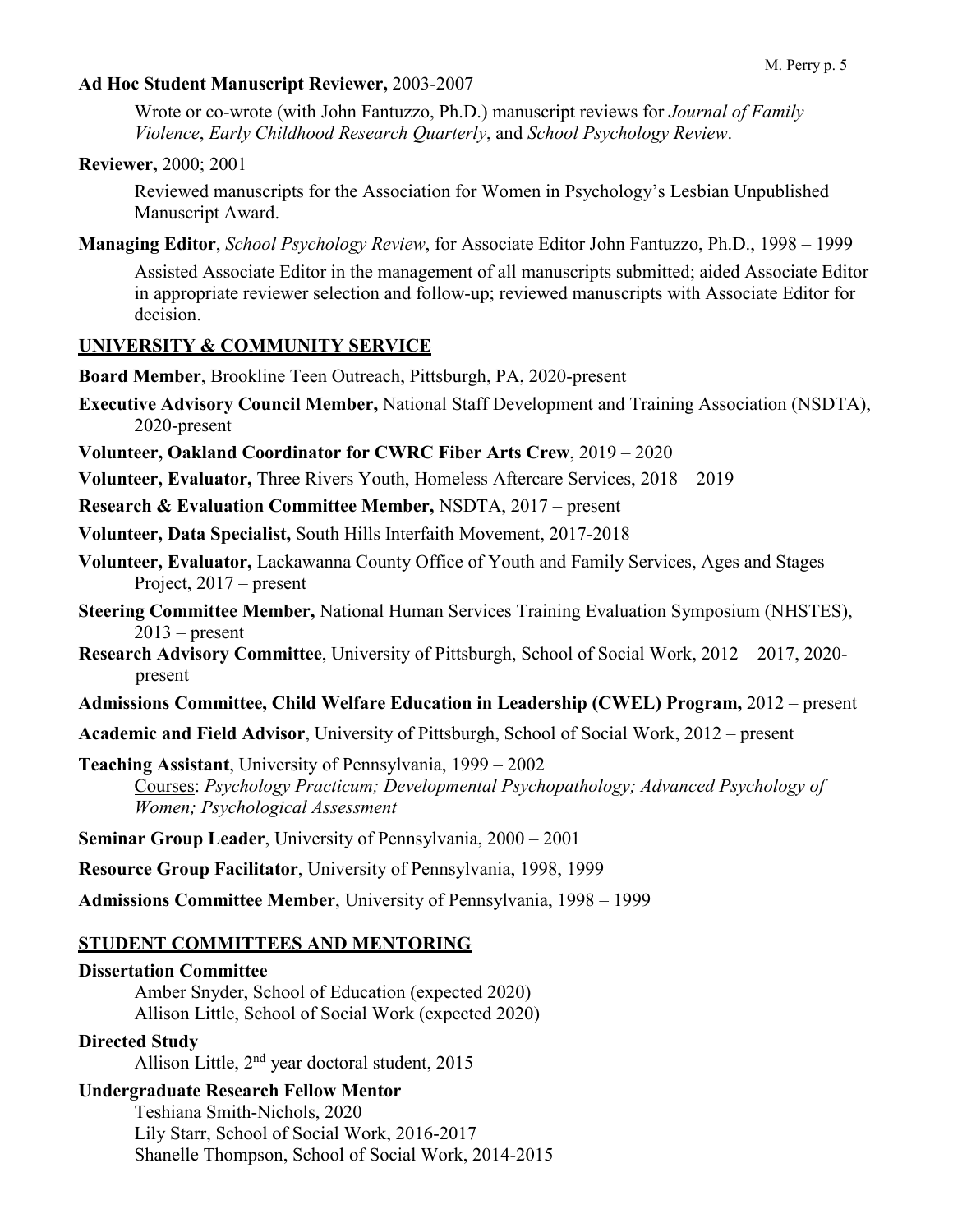### **PUBLICATIONS**

- Perry, M. A., Rauktis, M. E., & Cahalane, H. (2021). A principles-based approach to evaluating family engagement group strategies: Lessons from a IV-E Waiver Demonstration Project. *Journal of Public Child Welfare*, 1-16.
- Perry, M. A., Creavey, K., Arthur, E., Chance, J., Lundgren, P. J., & Rivera, I. (2020). Cultivating emotional intelligence in child welfare professionals: A systematic scoping review. [Special Issue] *Child Abuse & Neglect*.
- Perry, M. A., Miller, Y. S., Fusco, R., & Fantuzzo, J. (2013). Parent voices: An investigation of the response process validity of the Child Behavior Checklist with Head Start parents. *NHSA Dialog, 16* (2), 75-89.
- Fantuzzo, J., Perlman, S., Sproul, F., Minney, A., Perry, M. A., & Li, F. (2011). Making visible teacher reports of their teaching experiences: The Early Childhood Teacher Experiences Scale. *Psychology in the Schools*, 49, 194-205.
- Perry, M. A., & Fantuzzo, J. (2010). A multivariate investigation of maternal risks and their relationship to low-income, preschool children's competencies. *Applied Developmental Science, 14* (1), 1-17.
- Fantuzzo, J., Fusco, R., Mohr, W., & Perry, M.A. (2007). Domestic violence and children's presence: A population-based study of law enforcement surveillance of domestic violence. *Journal of Family Violence, 22*, 331-340.
- Fantuzzo, J., Stevenson, H., Abdul-Kabir, S., & Perry, M. A. (2007). An investigation of a communitybased intervention for socially isolated parents with a history of child maltreatment. *Journal of Family Violence*, *22*, 81-89.
- Fantuzzo, J., Perry, M.A., & Childs, S. (2006). Parent Satisfaction with Educational Experiences Scale: A multivariate examination of parent satisfaction with early childhood education programs. *Early Childhood Research Quarterly, 21,* 142-152.
- Fantuzzo, J., McWayne, C., & Perry, M. A., & Childs, S. (2004). Multiple dimensions of family involvement and their relations to behavioral and learning competencies for urban, low-income children. *School Psychology Review, 33* (4), 467-480.
- Fantuzzo, J., Perry, M. A., & McDermott, P. (2004). Preschool approaches to learning and their relationship to other relevant classroom competencies for low-income children. *School Psychology Quarterly, 19* (3) 212-230.
- McDermott, P.A., Leigh, N. M., & Perry, M. A. (2002). Development and Validation of the Preschool Learning Behaviors Scale. *Psychology in the Schools, 39* (4), 353-365.
- Mohr, W. K., Lutz, M. J., Fantuzzo, J. W., & Perry, M. A. (2000). Children exposed to family violence: A review of empirical research from a developmental-ecological perspective. *Trauma, Violence, & Abuse, 1 (3),* 264-283.
- Fantuzzo, J. W., Tighe, E., & Perry, M. (1999). Relationships between family involvement in Head Start and children's interactive peer play. *National Head Start Association Dialog, 3 (1),* 60-67.

### **BOOK CHAPTERS**

- Perry, M.A. & Rauktis, M. E. (2018). Fostering "Belonging-ness": The role of private foster care agencies with foster parents and youth. In E. Trejos & N. Trevino (Eds.), *Handbook of Foster Youth* (pp. 427-443). Abingdon, UK: Routledge/Taylor & Francis.
- Perry, M. A., & Fusco, R. A. (2013). Child welfare practice in a systems of care framework. In H. Cahalane (Ed.), *Contemporary issues in child welfare practice* (pp. 1-15). New York: Springer.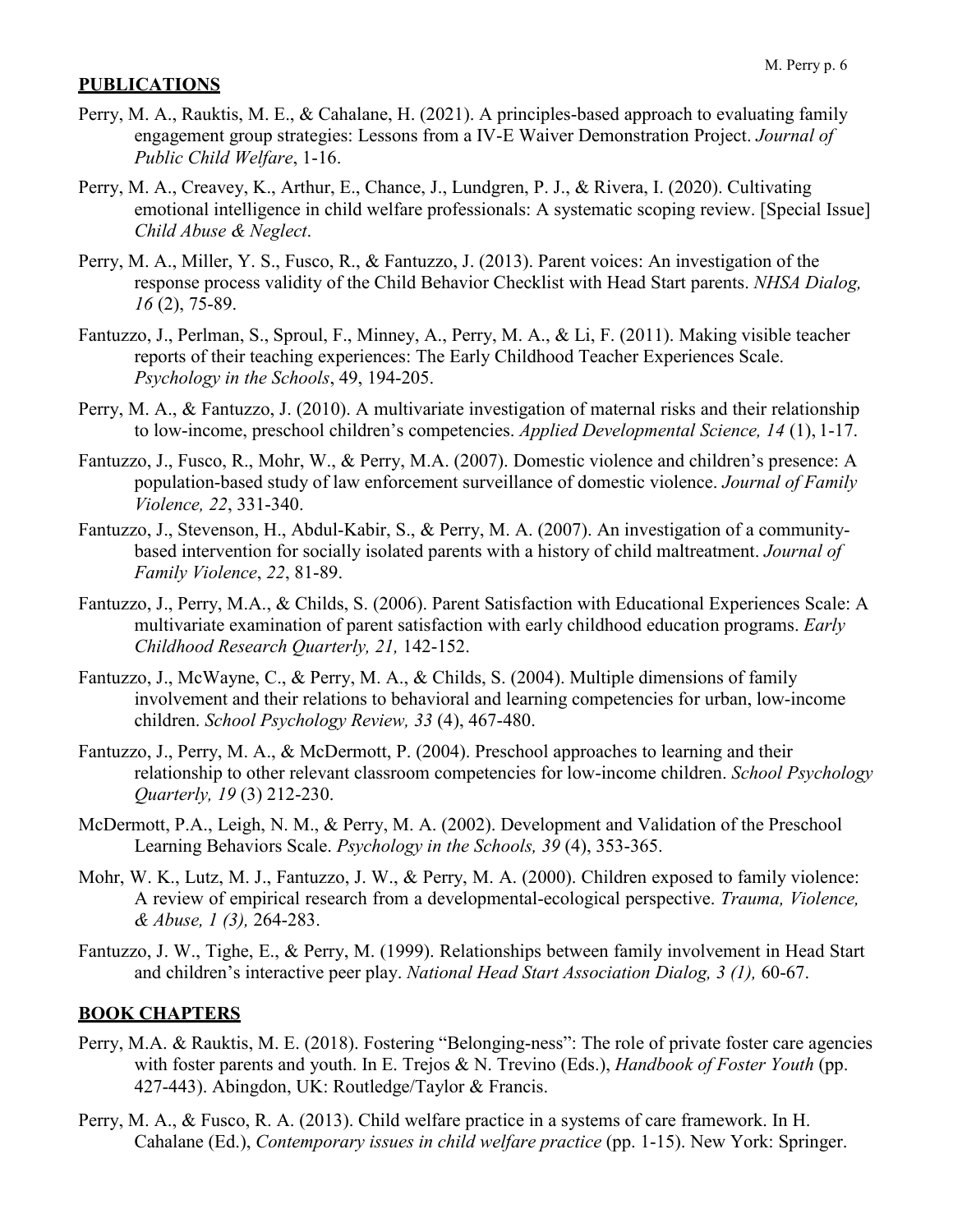Bradley-King, C., Perry, M. A., & Donohue, C. (2013). Race, racial disparity, and culture in child welfare. In H. Cahalane (Ed.), *Contemporary issues in child welfare practice* (pp. 159-181). New York: Springer.

### **PRESENTATIONS**

- Perry, M. A. (2021, October). *Emotional intelligence competencies in child welfare professionals and their relationship to well-being and retention*. Presentation at the 2021 NSDTA Annual Education Conference: Embrace Agility & Advance to New Heights. Virtual.
- Perry, M. A. & Meister, J. (2020, October). *Going virtual: Lessons learned in an adaptation of simulation training for child welfare professionals.* Presentation at the 2020 NSDTA Annual Education Conference. Virtual.
- Perry, M. A., Winters, R., Browning, B., Rauktis, M. E., & Cahalane, H. (2019, August). *Caseworkers' attitudes toward evidence-based practices: Lessons learned from Pennsylvania's IV-E Waiver project as we enter the era of Family First*. Presentation at the 2019 National Child Welfare Evaluation Summit. Washington, DC.
- Perry, M.A., Zajac, J., Creavey, K., & Cahalane, H. (2019, May). *Pennsylvania's IV-E Waiver Project: A roadmap to support the child welfare workforce in the era of Family First.* Presentation at the 22<sup>nd</sup> Annual National Human Services Training Evaluation Symposium (NHSTES). Baltimore, MD.
- Perry, M. A., Winters, R. R., & Cahalane, H. (2018, October). *The intersection of family engagement and Early Intervention: Findings from Pennsylvania's Child Welfare Demonstration Project*. Presentation at the 2018 International Conference on Innovations in Family Engagement. Vail, CO.
- Perry, M. A., & Byers, M. L. (2018, October). *Connecting the classroom to the field: Partnering with supervisors in the professional development of staff*. Presentation at Annual NSDTA Professional Development Conference: Champions in Flight: Launching Innovations in Learning. Columbus, OH.
- Perry, M. A., & Lundgren, P. J. (2018, October). *Scrutinizing success in stressful scenarios: Scoring and synthesizing simulation training in Pennsylvania*. Presentation at Annual NSDTA Professional Development Conference: Champions in Flight: Launching Innovations in Learning. Columbus, OH.
- Perry, M. A., Lundgren, P. J., & Cahalane, H. (2018, May). Integrating simulation training and reflective supervision in child welfare: Ideas and early evaluation findings in Pennsylvania. Presentation at 21<sup>st</sup> Annual National Human Services Training and Evaluation Symposium (NHSTES). Berkeley, CA.
- Perry, M. A. & Rauktis, M. E. (2018, April). *Innovations in assessing fidelity to different family engagement models*. Presentation at the Pennsylvania 2018 Conference on Family Group Decision Making (FGDM): Growing FGDM through Leadership. Hershey, PA.
- Perry, M. A., Rauktis, M. E., Cahalane, H., & Zhu, X. (2018, March). *Factors related to short-term outcomes of family engagement meetings in child welfare: Returning home, preventing a move, and restriction of living environment*. Poster presentation at the 31<sup>st</sup> Annual Research and Policy Conference on Child, Adolescent, and Young Adult Behavioral Health. Tampa, FL.
- Pennell, J., Merkel-Holguin, L., Sen, R., Crampton, D., Rockhill, A., Burford, G., Perry, M., & Rauktis, M. (2017, October). *Program theory for Family Group Decision Making: A realist synthesis of the research literature*. Presentation at the 2017 International Conference on Innovations in Family Engagement. Vail, CO.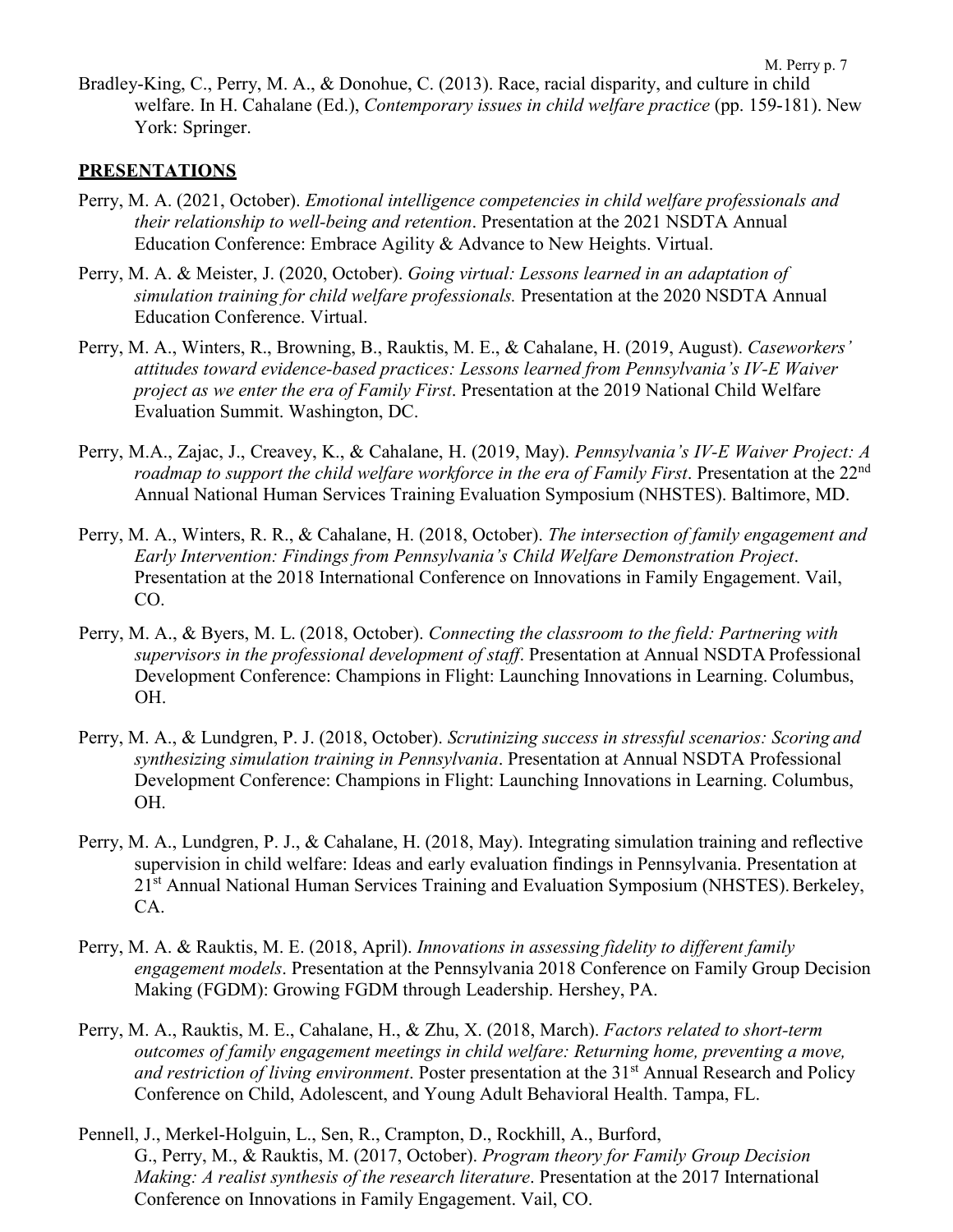- Starr, L. M. & Perry, M. A. (2017, March). A systematic review of Parent-Child Interaction Therapy within the child welfare system. Poster presented at the 2017 BPD Annual Conference. New Orleans, LA.
- Little, A. D., & Perry, M. A. (2017, January). *A systematic review of weight bias in the human services professions*. Poster presented at 21<sup>st</sup> Annual Conference of the Society for Social Work and Research (SSWR). New Orleans, LA.
- Perry, M. A., & Rauktis, M. E. (2016, November). *How engaged are families in various family engagement models? Fidelity and early findings from Pennsylvania's Title IV-E Waiver*. Presentation at International Conference on Innovations in Family Engagement. Fort Worth, TX.
- Lundgren, P. J., England, S., & Perry, M. A. (2016, October). *Setting the foundation for continuous quality improvement: A multifaceted approach to curriculum evaluation*. Presentation at Annual NSDTA Professional Development Conference: Cultivating Excellence. Growing Innovation. Harvesting Results. New Brunswick, NJ.
- Perry, M. A., Kinsler, B. D., & Chisholm, B. (2016, September). *"It turned out better than I thought": Engaging reluctant families when conferencing becomes part of the practice model*. Presentation at 20th National Conference on Child Abuse and Neglect. Washington, DC.
- Utz, C. A., Kinsler, B. D., & Perry, M. A. (2016, August). *Family engagement in Pennsylvania's IV-E waiver: Successes and challenges in early implementation and fidelity*. Invited panel presentation at 18th Annual Title IV-E Waiver Demonstration Project Meeting. Washington, DC.
- Perry, M. A. (2016, May). *Assessing organizational culture in Pennsylvania's child welfare agencies*. Invited panel presentation at the Pre-Conference for the 19th Annual National Human Services Training Evaluation Symposium. Berkeley, CA.
- Perry, M. A. (2015, September). *Assessing fidelity of family engagement in Pennsylvania's Child Welfare Demonstration Project*. Invited panel presentation at Children's Bureau 17th Annual Child Welfare Waiver Demonstration Projects Meeting. Washington, DC.
- Thompson, S., Perry, M. A., Rauktis, M. E., & Caldwell, K. (2015, March). *What is the translatability of Triple P to the child welfare system?: A systematic review. Poster presented at 32<sup>nd</sup> Annual BPD* Conference: Social Work: Educating the Masses. Kansas City, MO.
- Winters, R., Cahalane, H., & Perry, M. A. (2014, July). *Statewide system collaboration between child welfare and early intervention: What we've learned and where to go from here*. Poster presented at Head Start's Twelfth National Research Conference: Collaboration and Coordination: Understanding Systems Supporting Young Children and Their Families. Washington, DC.
- Rauktis, M. E., & Perry, M. A. (2013, January). *Evaluation of the in-home safety and risk assessments: Part 2*. Presentation at meeting of Pennsylvania Children and Youth Administrators (PCYA). State College, PA.
- Rauktis, M. E., & Perry, M. A. (2012, January). *Evaluation of the in-home safety and risk assessments*. Presentation at meeting of Pennsylvania Children and Youth Administrators (PCYA). State College, PA.
- Perry, M.A., & Fantuzzo, J. (2008, June). *A multivariate investigation of maternal risks and their relationship to low-income, preschool children's competencies*. Poster presented at Head Start's Ninth National Research Conference: Creating Connections. Washington, DC.
- Perry, M.A., & Fantuzzo, J. (2006, June). *Development and validation of the Parent Satisfaction with Educational Experiences scale: A partnership process*. Poster presented at Head Start's Eighth National Research Conference: Serving Children Through Partnership and Collaboration. Washington, DC.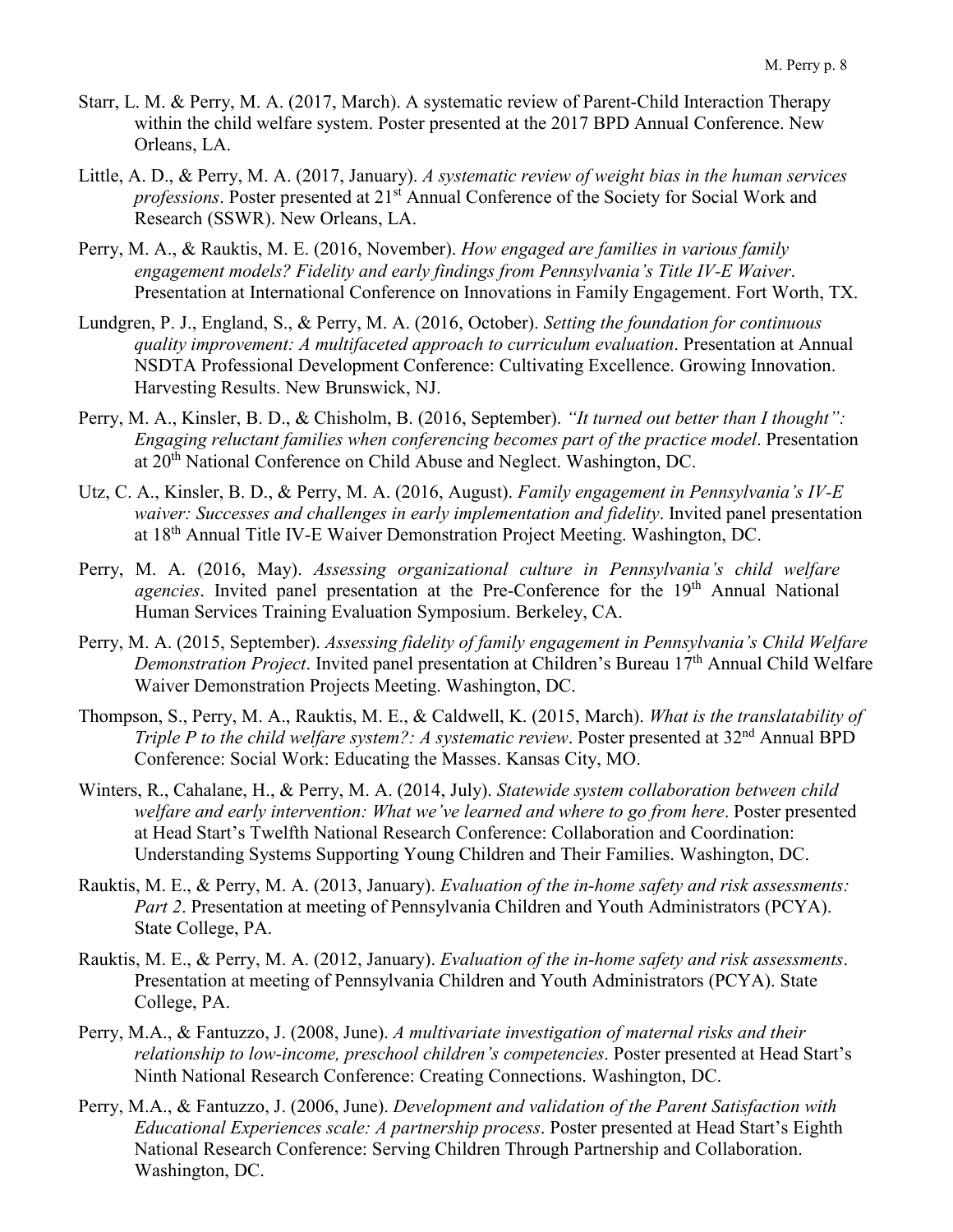- Perry, M.A., Bulotsky-Shearer, R., & Childs, S. (2005, February). *Creating an educational dialogue for children with emotional and behavioral needs*. Presentation to Early Childhood Staff of the School District of Philadelphia.
- Perry, M. A., McWayne, C. M., & Fantuzzo, J. (2004, June). *Multiple dimensions of family involvement and their relations to behavioral and learning competencies for urban, low-income children*. Poster presented at Head Start's Seventh National Research Conference: Promoting Positive Development in Young Children. Washington, DC.
- Fusco, R., Perry, M. A., & Fantuzzo, J. (2004, June). *Children's exposure to domestic violence: Distinctive typologies and co-occurrence of child maltreatment*. Poster presented at Head Start's Seventh National Research Conference: Promoting Positive Development in Young Children. Washington, DC.
- Perry, M. A., & Sekino, Y. (2004, March). *Child Observation Record (COR) in Philadelphia's pre-K Head Start program*. Presentation for School District of Philadelphia's PreKindergarten Head Start program administrators and supervisors. Philadelphia, PA.
- Perry, M. A., & Cohen, H. (2003, May). *Family involvement and its relation to classroom competencies for an urban Head Start population*. Presentation given at the 3<sup>rd</sup> Annual Cross-University Collaborative Mentoring Conference: The Challenges and Rewards of Conducting Applied Developmental Research with Culturally Diverse Populations Across the Life Span. New York, NY.
- Perry, M. A., & Fantuzzo, J. (2003, April). The Child Observation Record (COR): Building capacity for program-wide implementation of a new assessment tool. In C. McWayne (Chair), *Assessment and accountability in early childhood education: Building capacity through partnership in a large, urban school district*. Symposium conducted at the Annual Meeting of the American Educational Research Association. Chicago, IL.
- Perry, M. A. & Fantuzzo, J. (2002, June). *Go-to-Work, Go-to-School:The impact of recent social policy mandates on parent involvement and school readiness outcomes for urban Head Start children*. Poster presented at Head Start's 6<sup>th</sup> Annual National Research Conference. Washington, DC.
- Perry, M. A., Fantuzzo, J., & McDermott, P. (2002, June). *Preschool learning behaviors and their relationship to school readiness competencies for urban Head Start children*. Poster session presented at Head Start's 6th Annual National Research Conference. Washington, DC.
- Perry, M. A. & Fantuzzo, J. (2002, May). *Partnership as a "COR" process: Implementing a new assessment tool in Head Start*. Presentation at the 2nd Annual Cross-University Collaborative Mentoring Conference: Fostering Dynamic Relationships to Enhance Quality Urban Research. Philadelphia, PA.
- Perry, M. A. (2002, April). Preschool learning behaviors and their relationship to school readiness competencies for urban Head Start children. In J. Mendez (Chair), *Promoting school readiness for low-income urban children: Innovative perspectives on assessment and curriculum development in Head Start*. Symposium conducted at the Conference on Human Development. Charlotte, NC.
- Perry, M. A., & Fantuzzo, J. (2001, May). *Investigation of the Child Observation Record: School readiness in Head Start children*. Poster presentation at the 1<sup>st</sup> Annual Cross-University Collaborative Mentoring Conference: Bridging Gaps between Developmental Research, Practice, and Public Policy. New York, NY.